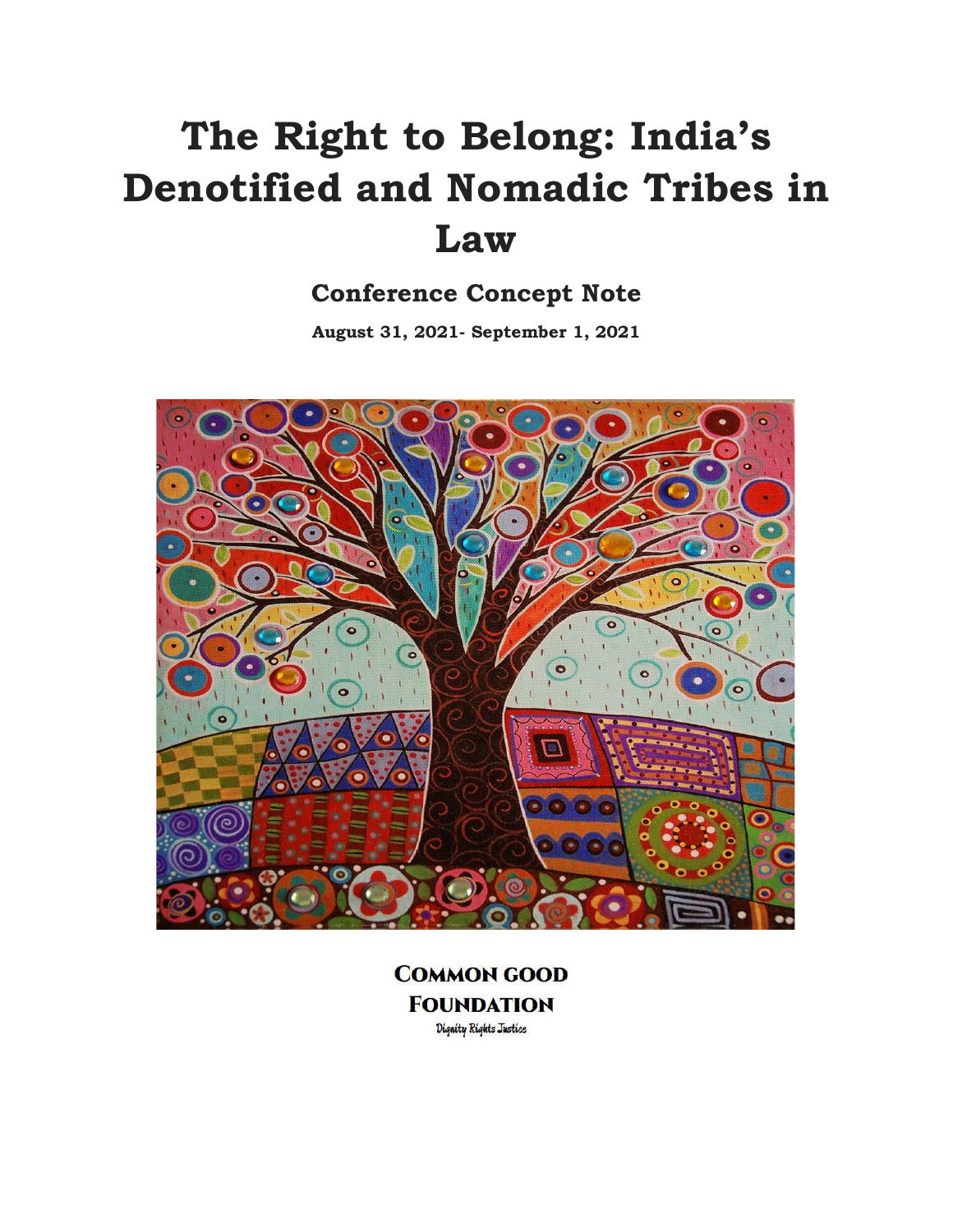# **COMMON GOOD FOUNDATION** Dignity Rights Justice

This Concept Note has been prepared for the DNT Conference 2021. *The Foundation would like to thank Professor Dr. Deepshikha Agarwal for the invitation to participate.* 

The Common Good Foundation is a non-profit organization that is based in the United States. The Foundation focuses on prevention and redress of international crimes. If you have any further questions or comments regarding this Concept Note, please contact: commongoodfdn@protonmail.com. You can learn more about The Common Good Foundation here: [www.actwithus.org.](http://www.actwithus.org/)

We welcome the use of this Concept Note in publications. If you use this Concept Note, please cite this as follows:

**The Common Good Foundation***, "The Right to Belong: India's Denotified and Nomadic Tribes in Law"* **Concept Note, August 31, 2021, available at:** [www.actswithus.org](http://www.actswithus.org/)*.*

Cover image credit: "When It Comes to Aboriginal Art, It Can Branch Out Into the Imagination!" by antonychammond is licensed with CC BY-NC-SA 2.0. To view a copy of this license, visit<https://creativecommons.org/licenses/by-nc-sa/2.0/>

*Special thanks to the Summer 2020 team of Research Interns who prepared background research which inspired the current Concept Note and Presentation:*

- Sonali Ahuja
- Shruti Agarwal
- Prerna Tandon
- Tanvi Sahni
- Sakshi Yadav
- Meghna Nair
- Pragya Budhraja
- Mordhwaj
- Apurwa Kriti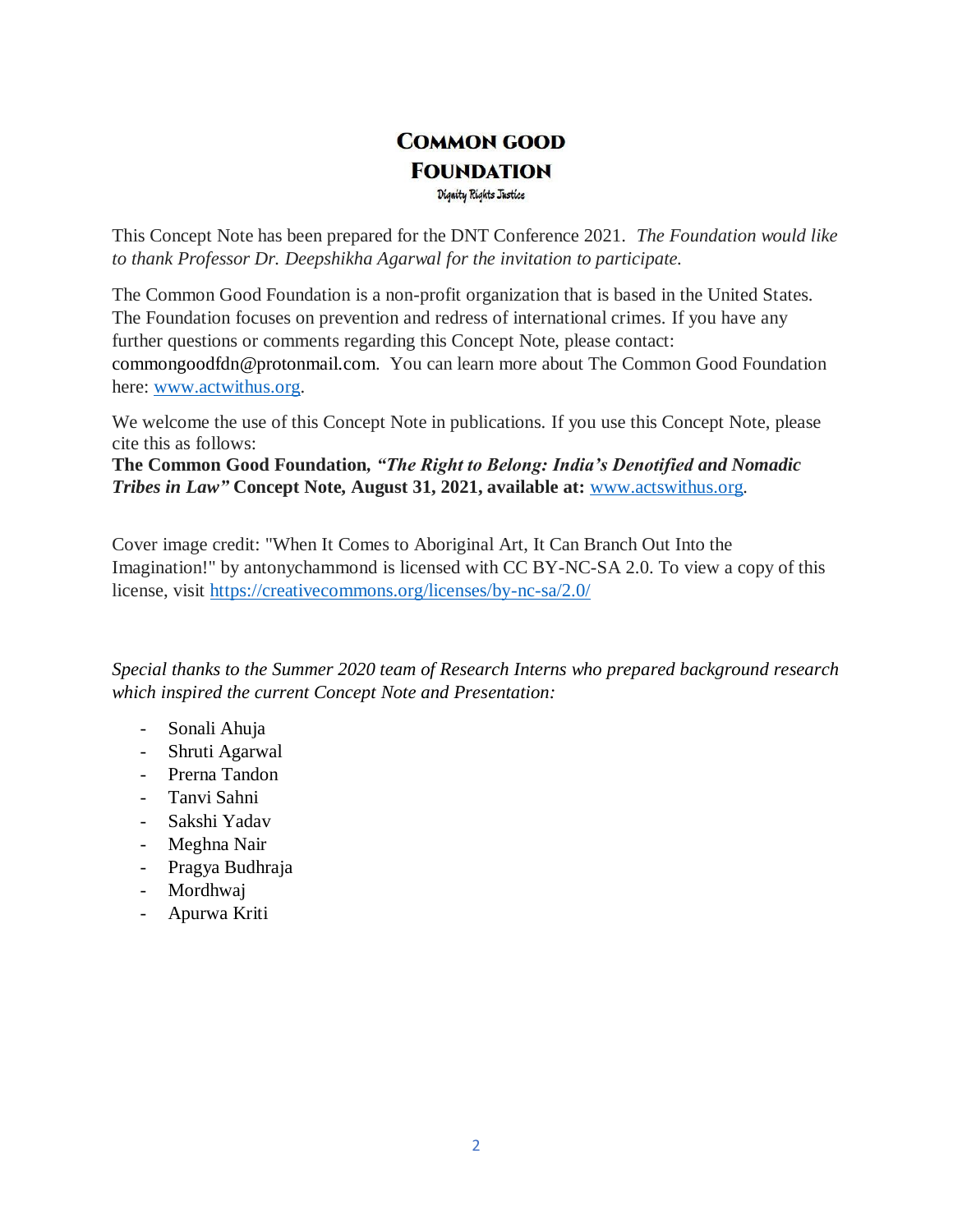### **I. Introduction**

In 2020 the COVID 19 pandemic made its way throughout the world and spared no one from its devastating consequences. Many people were forced to adapt in ways they had never imagined. For some people around the world, the lack of resources made them even more vulnerable. The Denotified and Nomadic Tribes, which are estimated to be ten percent of India's population, were reported to suffer from hunger, disease, and "received limited or no support from the administration, which has 'always been at loggerheads with them formally."<sup>1</sup> Subsequently, the lack of identity documents has continued to cause problems in obtaining the COVID 19 vaccine.<sup>2</sup>

The term Denotified and Nomadic Tribes (DNTs) has been defined as "those communities which were notified under several versions of the Criminal Tribes Act, enforced during the British Rule between 1871 and 1947 throughout Indian territory and were de-notified by the repeal of these Acts after India's independence."<sup>3</sup>

There are many scholars who will argue that there are different root causes contributing to the problems that DNTs face in India. However, given the clear role the British Empire played in destroying the culture and identities of DNTs, the law is a tool that must be appropriately examined and reformed. This Concept Note focuses on the law in India and highlights briefly avenues for reform.

> *The case of the denotified tribes is the best example to illustrate such a situation where the state has shown a slow response to protecting the interests of the most marginalized and discriminated section of the society. – Dr. Deepshikha Agarwal, Rights Compass, August 11, 2021*

# **II. There and Back Again**

Terminology regarding "criminal tribes" in India was born from the British colonial times. During that period, the Criminal Tribes Act 1871 gave the police powers to "arrest them, control,

 $\overline{\phantom{a}}$ 

<sup>&</sup>lt;sup>1</sup> Sadhika Tiwari, "COVID-19 leaves denotified nomadic tribes people hungry, indebted" IndiaSpend, May 8, 2020, [https://www.indiaspend.com/covid-19-leaves-denotified-nomadic-tribespeople-hungry-indebted/.](https://www.indiaspend.com/covid-19-leaves-denotified-nomadic-tribespeople-hungry-indebted/)

<sup>&</sup>lt;sup>2</sup> Sidhartha Dutta, "Rajasthan: Nomads miss out on COVID vaccination due to lack of Aadhaar & identify proof" Time of India, June 6, 2021[, https://timesofindia.indiatimes.com/city/jaipur/nomadic-tribes-deprived-of-vaccine](https://timesofindia.indiatimes.com/city/jaipur/nomadic-tribes-deprived-of-vaccine-in-state/articleshow/83267880.cms)[in-state/articleshow/83267880.cms.](https://timesofindia.indiatimes.com/city/jaipur/nomadic-tribes-deprived-of-vaccine-in-state/articleshow/83267880.cms)

<sup>3</sup> Professor Deepshikha Agarwal, "Denotified Tribes and Challenges of Age-Old Traditions, in conversation with Dr. Deepshikha Agarwal" Rights Compass, August 11, 2021, [https://www.betheclassroomseries.com/post/denotified](https://www.betheclassroomseries.com/post/denotified-tribes-and-challenges-of-age-old-traditions-in-conversation-with-dr-deepshikha-agarwal)[tribes-and-challenges-of-age-old-traditions-in-conversation-with-dr-deepshikha-agarwal.](https://www.betheclassroomseries.com/post/denotified-tribes-and-challenges-of-age-old-traditions-in-conversation-with-dr-deepshikha-agarwal)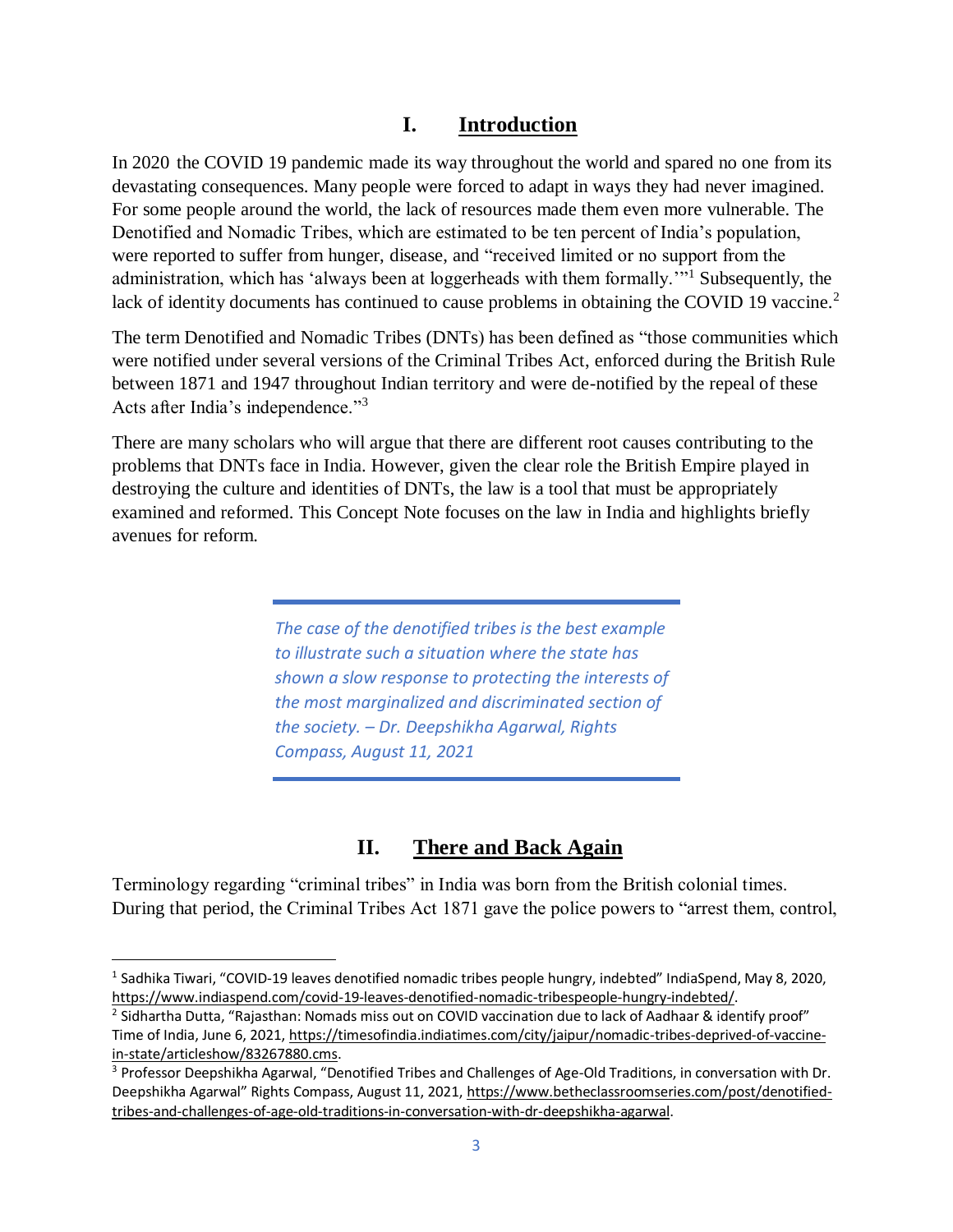and monitor their movements."<sup>4</sup> The British applied the law to approximately 150 tribes. As journalist Dilip D'Souza noted:

"India seemed a hair-raisingly volatile place with its complex array of castes and communities, functioning as autonomous, self-governing entities, following different life styles and social norms. Those communities, which offered the stiffest resistance to pax - Britannica, were targeted in different ways for such special treatment. Among the worst victims were communities which did not have a sedentary life style which made it more difficult to demand subservience from them."<sup>5</sup>

The British also had another reason to criminalize the nomadic tribes. The British wanted to secure their commercial interests in forest areas for commercial exploitation. The tribes who were considered "forest dwellers" were alleged by the British to have rebelled in some instances against the threat of foreign invasion in their territories. <sup>6</sup> Criminalizing the forest dwellers and the nomadic tribes, therefore, removed any potential threats to the British in securing timber and other resources the Indian forests provided.<sup>7</sup>

The 1871 Act was later consolidated and became the Criminal Tribes Act of 1924. The 1924 Act has an often-overlooked clause which required villagers who may have "criminal tribes" to report such persons to local police authorities and further, that any such tribe could be placed in a "reformatory settlement."<sup>8</sup> The Act allowed for the separation of children from families.

After India obtained independence, although the Ayyangar Committee reviewed the tenants of the Act<sup>9</sup> and repealed it in 1952, it was through these discussions that the Habitual Offenders Act was born to "keep effective control over the so-called hardened criminals."<sup>10</sup> Succinctly put, whereas the British Act punished entire tribes collectively, the Habitual Offenders Act would punish the individual. $^{11}$ 

#### **III. Consequences**

Every year on August 31 Vimukti Diwas is celebrated by DNTs because it marks the day that the Criminal Tribes Act was repealed. Despite this freedom, DNTs are still "considered a criminal

 $\overline{\phantom{a}}$ 

<sup>4</sup> The Resist Initiative International, "Branded 'Born' Criminals: Racial Abuses Against Denotified and Nomadic Tribes in India" February 2007, [https://www2.ohchr.org/english/bodies/cerd/docs/ngos/resist.pdf.](https://www2.ohchr.org/english/bodies/cerd/docs/ngos/resist.pdf)

<sup>5</sup> Dilip D'Souza, "Declared Criminal at Birth" Manushi, Issue 122, accessed August 12, 2021[, http://www.manushi](http://www.manushi-india.org/pdfs_issues/PDF%20file%20123/4.%20Declared%20Criminal%20at%20Birth.pdf)[india.org/pdfs\\_issues/PDF%20file%20123/4.%20Declared%20Criminal%20at%20Birth.pdf.](http://www.manushi-india.org/pdfs_issues/PDF%20file%20123/4.%20Declared%20Criminal%20at%20Birth.pdf)

<sup>&</sup>lt;sup>6</sup> Susan Abraham, "Steal or I'll Call You a Thief: 'Criminal' Tribes of India" Economic and Political Weekly,34 (27), 1751-1753, 1999, [http://www.jstor.org/stable/4408149.](http://www.jstor.org/stable/4408149)

<sup>7</sup> *See also* Regina M. Paulose, "Avenging Champawat: Adivasis and Tigers in the Age of Extinction" The Resolution Journal, Vol 1, 2020[, https://www.jerseylawcommission.org/the-resolution-journal.](https://www.jerseylawcommission.org/the-resolution-journal)

<sup>8</sup> Ajay Dandekar, "INVISIBLE PEOPLE, INAUDIBLE VOICES: The Denotified Tribes of India" India International Centre Quarterly, 41(2), 90-96, 93, 2014, http://www.jstor.org/stable/24390752.

<sup>&</sup>lt;sup>9</sup> Ibid.

 $10$  Bibek Debroy, "An unfortunate legacy" The Indian Express, January 5, 2017,

[https://indianexpress.com/article/opinion/columns/crime-criminal-act-racial-discrimination-non-bailable-offence](https://indianexpress.com/article/opinion/columns/crime-criminal-act-racial-discrimination-non-bailable-offence-criminal-tribes-act-an-unfortunate-legacy-4459258/)[criminal-tribes-act-an-unfortunate-legacy-4459258/.](https://indianexpress.com/article/opinion/columns/crime-criminal-act-racial-discrimination-non-bailable-offence-criminal-tribes-act-an-unfortunate-legacy-4459258/)

 $11$  Ibid.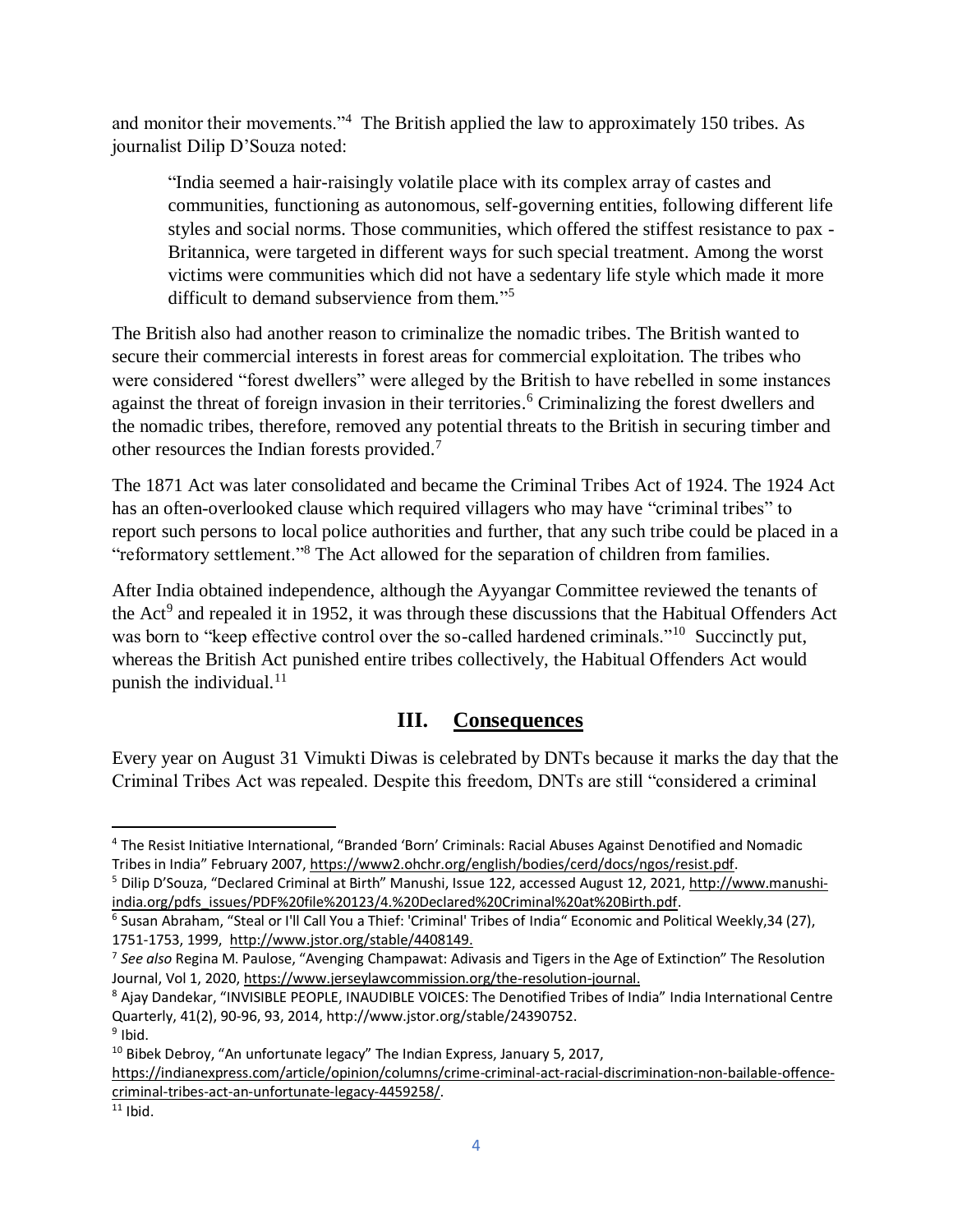by the virtue of birth and this stigma continues until they die."<sup>12</sup> There are two challenges which continue to persist, the first is the stigma the Habitual Offenders Act creates and the other is the poor prevailing attitudes of authorities, particularly law enforcement towards DNTs.

There have been attempts at repealing the Habitual Offenders Act but to date there has been no success. In 1998 India's National Human Rights Commission set up an Advisory Group on DNTs.<sup>13</sup> In a subsequent high-level meeting that took place in February 2000, there was a general consensus that the Habitual Offenders Act was "rarely used" and therefore the "Act can be repealed with the recommendation of the National Human Rights Commission." Further, the delegates to the meeting agreed that law enforcement support and sensitization and training of the force was needed in working with the DNT community.<sup>14</sup> In 2004, in a meeting between the National Human Rights Commission and representatives of DNT community, a demand was made once again to repeal the Habitual Offenders Act.<sup>15</sup> This same sentiment was echoed in 2007, when the United Nations Committee on the Elimination of Racial Discrimination (CERD) asked India to repeal the Habitual Offenders Act.<sup>16</sup>

In 2018, conversations to repeal the Habitual Offenders Act resurfaced at the ministerial level again. The Ministry of Social Justice and Empowerment looked to "definitely act in this regard."<sup>17</sup> Further, at the request of the National Commission for Denotified Nomadic and Semi-Nomadic tribes, the Ministry of Social Justice and Empowerment was also asked to consider amending the Atrocities Act to include protections for DNT communities.<sup>18</sup>

In a more recent and interesting development, in 2003 a group of 6 men were charged with murder and rape. Their case was appealed to the Indian Supreme Court where in 2006 it determined that the defendants were guilty and sentenced them to death. On subsequent appeal the case came back to the Supreme Court in 2019 where the court vacated the guilty findings and the death penalty. The 2019 Court noted:

"all the accused persons are from nomadic tribes coming from the lower strata of society and are very poor labourers. Therefore, in fact and circumstances of the case, false

 $\overline{a}$ 

<sup>&</sup>lt;sup>12</sup> Imaad ul Hasan, "Denotified 68 Years Ago, 'Criminal' Tribes Still Fight Stigma, Poverty" Outlook, August 30, 2020, [https://www.outlookindia.com/website/story/india-news-denotification-68-years-ago-on-this-day-ex-criminal](https://www.outlookindia.com/website/story/india-news-denotification-68-years-ago-on-this-day-ex-criminal-tribes-still-fight-stigma-poverty/359558)[tribes-still-fight-stigma-poverty/359558.](https://www.outlookindia.com/website/story/india-news-denotification-68-years-ago-on-this-day-ex-criminal-tribes-still-fight-stigma-poverty/359558)

<sup>&</sup>lt;sup>13</sup> National Human Rights Commission, India "Habitual Offenders Act to be repealed: NHRC takes up the cause of the Denotified and Nomadic Tribes" 2000[, https://nhrc.nic.in/press-release/habitual-offenders-act-be-repealed](https://nhrc.nic.in/press-release/habitual-offenders-act-be-repealed-nhrc-takes-cause-denotified-and-nomadic-tribes)[nhrc-takes-cause-denotified-and-nomadic-tribes.](https://nhrc.nic.in/press-release/habitual-offenders-act-be-repealed-nhrc-takes-cause-denotified-and-nomadic-tribes)

 $14$  Ibid.

<sup>&</sup>lt;sup>15</sup> National Human Rights Commission, India "Denotified and Nomadic Tribes meet" 2004,

[https://nhrc.nic.in/press-release/denotified-and-nomadic-tribes-meet.](https://nhrc.nic.in/press-release/denotified-and-nomadic-tribes-meet)

<sup>&</sup>lt;sup>16</sup> OHCHR, CERD, "Consideration of Reports Submitted by States Parties Under Article 9 of the Convention" Recommendation 11, March 9, 2007, http://idsn.org/uploads/media/CERD\_concl\_obs\_India\_12.pdf.

<sup>&</sup>lt;sup>17</sup> Nandita Singh, "What 13 crore Indians are celebrating their 'independence day' today" The Print, August 31, 2018, [https://theprint.in/india/governance/why-13-crore-indians-are-celebrating-their-independence-day](https://theprint.in/india/governance/why-13-crore-indians-are-celebrating-their-independence-day-today/109449/)[today/109449/.](https://theprint.in/india/governance/why-13-crore-indians-are-celebrating-their-independence-day-today/109449/) 

<sup>&</sup>lt;sup>18</sup> Shalini Nair, "Denotified nomadic tribes may come under SC/ST Act" The Indian Express, July 23, 2018, [https://indianexpress.com/article/india/denotified-nomadic-tribes-may-come-under-sc-st-act-dalit-5157803/.](https://indianexpress.com/article/india/denotified-nomadic-tribes-may-come-under-sc-st-act-dalit-5157803/)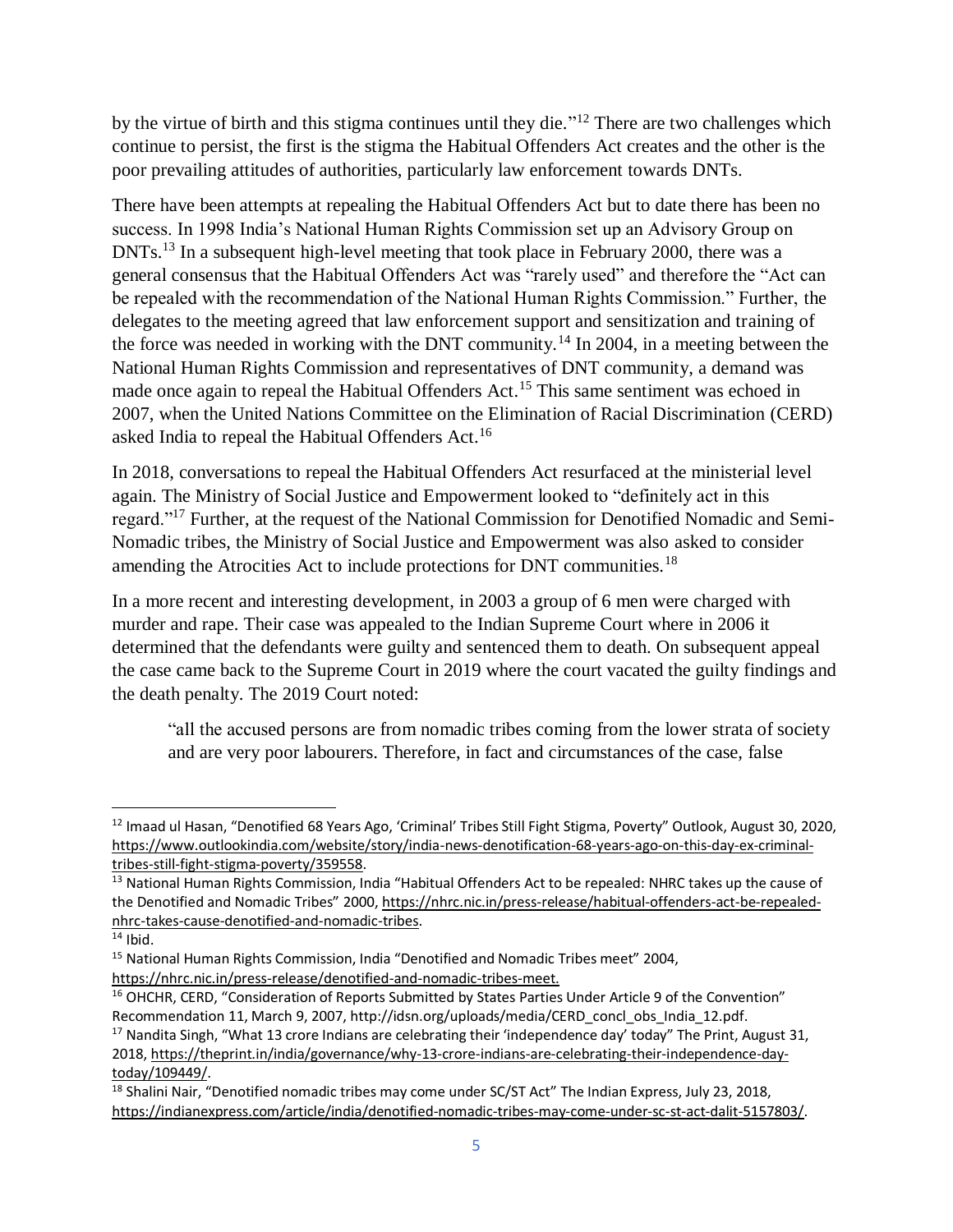implication cannot be ruled out since it is common occurrence that in serious offences, sometimes innocent persons are roped in."<sup>19</sup>

Perhaps the movement towards repealing the Habitual Offenders Act and amending the Atrocity Act to incorporate DNTs will be a headlining achievement of 2022. Although the 2019 Supreme Court Judgment did provide a window for the Court to address the continued ramifications of the Habitual Offenders Act, it remained silent on the issue. Nonetheless, the courts throughout India may have a hand in pushing the repeal to come to fruition faster.

# **IV. A Global Legal Perspective: International Law**

This Concept Note briefly focuses on three main international instruments that should be considered in conjunction with Indian law when discussing DNTs. There are many places where the Indian Constitution incorporates and advances the norms found in these instruments. Regardless of whatever solutions the rule of law can present, enforcement of the law remains a problem that must be addressed.

# *a. United Nations Declaration on the Rights of Indigenous Peoples (UNDRIP)*

The UNDRIP is a Declaration which emphasizes the rights of Indigenous Peoples. The rights detailed in UNDRIP are derived from the "twin pillar" human rights treaties, the Covenant on International Civil and Political Rights and the International Covenant on Economic, Cultural, and Social Rights. India acceded to both Covenants in 1979. In different UNDRIP articles, there is an emphasis that Indigenous Peoples have the right to be free from genocide, violence, and discrimination. India voted in favor of UNDRIP in 2007.<sup>20</sup>

*b. United Nations Convention on the Elimination of All Forms of Discrimination against Women (CEDAW)*

India became a party to the CEDAW in 1993. CEDAW is an instrument that aims to prevent discrimination against women and girls in various areas, including but not limited to, employment, health care, and in cultural practices. The Supreme Court of India has reiterated the importance of upholding India's obligations under CEDAW. In a 1996 civil estate case, the Court stated, "the principles embodied in CEDAW and the concomitant right to development became integral parts of the Indian Constitution and the Human Rights Act became enforcement."<sup>21</sup> Further it is an "imperative of the State to eliminate obstacles, prohibit all gender-based discriminations as mandated by Article 14 and 15 of the Constitution of India."<sup>22</sup>

 $\overline{\phantom{a}}$ 

<sup>&</sup>lt;sup>19</sup> Dhananjay Mahapatra, "6 awarded death by SC in 2009, acquitted in 2019" Times of India, March 6, 2019, [https://timesofindia.indiatimes.com/india/6-awarded-death-by-sc-in-2009-acquitted-in-](https://timesofindia.indiatimes.com/india/6-awarded-death-by-sc-in-2009-acquitted-in-2019/articleshow/68278205.cms)[2019/articleshow/68278205.cms.](https://timesofindia.indiatimes.com/india/6-awarded-death-by-sc-in-2009-acquitted-in-2019/articleshow/68278205.cms)

<sup>&</sup>lt;sup>20</sup> India does not recognize the term "indigenous" but does agree that there are tribes with various cultural beliefs and practices.

<sup>&</sup>lt;sup>21</sup> Masilamani Mudaliar and Others v. Idol of Sri Swaminathaswami Thirukoli and Others, 1996 Supreme Court of India, para 20

 $22$  Ibid, para 21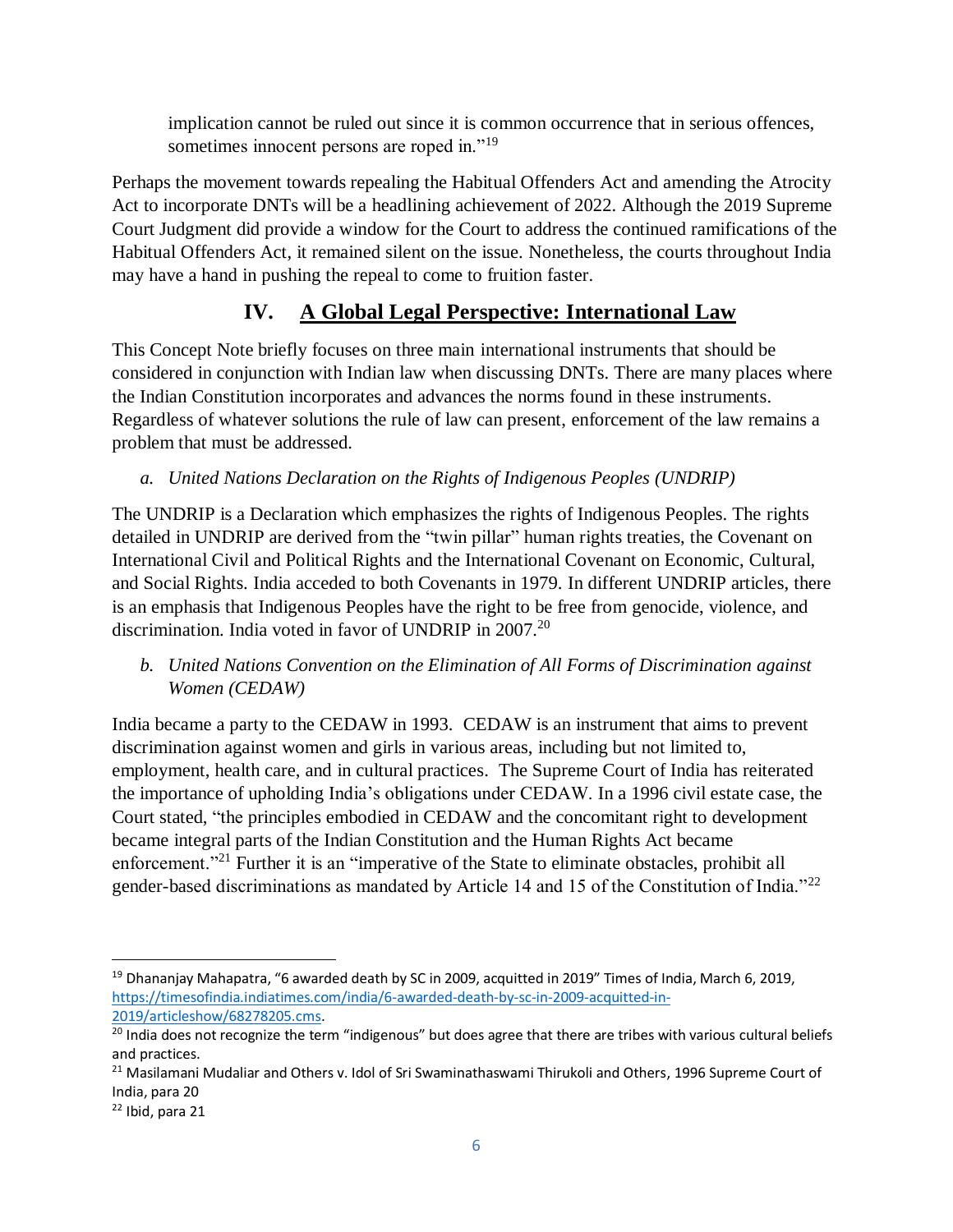Moreoever, "the State should create conditions and facilities conducive for women to realise the right to economic development including social and cultural rights."<sup>23</sup>

In 2020 a group of researchers conducted a study around DNT communities and the COVID 19 pandemic. The researchers studied the 2019 Prison Statistics Report released by the National Crime Records Bureau *vis a vis* the DNT communities of Madhya Pradesh and found that DNT women were "overrepresented in excise cases. The narrative of born or inherent criminality is deeply intertwined in constructing the category of the "DNT woman" as a criminal."<sup>24</sup>

Women who belong to DNT communities should be afforded the appropriate avenues to realize their economic, cultural, and social rights. This is also consistent with India's obligations under International Covenant on Economic, Cultural, and Social Rights. To further emphasize this, it would also be important for India to take national census of the DNT community to ensure that appropriate services are provided and delivered to the communities.<sup>25</sup>

#### *c. International Convention on the Elimination of All Forms of Racial Discrimination (ICERD)*

The ICERD focuses on the elimination of racial discrimination. The vestiges of British colonial tools which segregate and separate the DNT community should be repealed and eliminated. India is a state party of the Convention and Article 5 enumerates that a person has the "right to security of person and protection by the States against violence or bodily harm"<sup>26</sup> This is a far cry from what is happening in the status quo. In the same study noted above, researchers documented the following:

"Every year, hundreds of people from the Pardhi community in Bhopal, Raisen and Sehore districts of Madhya Pradesh, suffer caste-based violence at the hands of both the police and dominant caste groups. This includes harassment, torture and moblynching."<sup>27</sup>

The torture, humiliation, and degrading treatment of the DNT community must be addressed by the Central government. This is in line with India's obligations under ICERD. Currently, the ICERD is evaluating India and the India State Report for the  $104<sup>th</sup>$  session which will take place August 9 – August 25, 2021.<sup>28</sup>

 $\overline{a}$ 

[change/article32894084.ece.](https://www.thehindu.com/news/cities/Madurai/census-of-denotified-tribes-will-bring-about-a-change/article32894084.ece)

<sup>27</sup> Sonayane, note 23.

 $23$  Ibid, para 22.

<sup>&</sup>lt;sup>24</sup> Nikita Sonavane, Srujana Bej, Ameya Bokil, "People of denotified tribes continue to bear the burden of an unjust colonial past" The Indian Express, December 8, 2020, [https://indianexpress.com/article/opinion/people-of](https://indianexpress.com/article/opinion/people-of-denotified-tribes-continue-to-bear-the-burden-of-an-unjust-colonial-past-7095613/)[denotified-tribes-continue-to-bear-the-burden-of-an-unjust-colonial-past-7095613/.](https://indianexpress.com/article/opinion/people-of-denotified-tribes-continue-to-bear-the-burden-of-an-unjust-colonial-past-7095613/)

<sup>&</sup>lt;sup>25</sup> See The Hindu, "Census of denotified tribes will bring about a change" October 20, 2020, [https://www.thehindu.com/news/cities/Madurai/census-of-denotified-tribes-will-bring-about-a-](https://www.thehindu.com/news/cities/Madurai/census-of-denotified-tribes-will-bring-about-a-change/article32894084.ece)

 $26$  ICERFD, 5(b).

<sup>28</sup> *See* United Nations Human Rights Treaty Bodies, India, (accessed August 15, 2021),

https://tbinternet.ohchr.org/\_layouts/15/treatybodyexternal/SessionDetails1.aspx?SessionID=2483&Lang=en